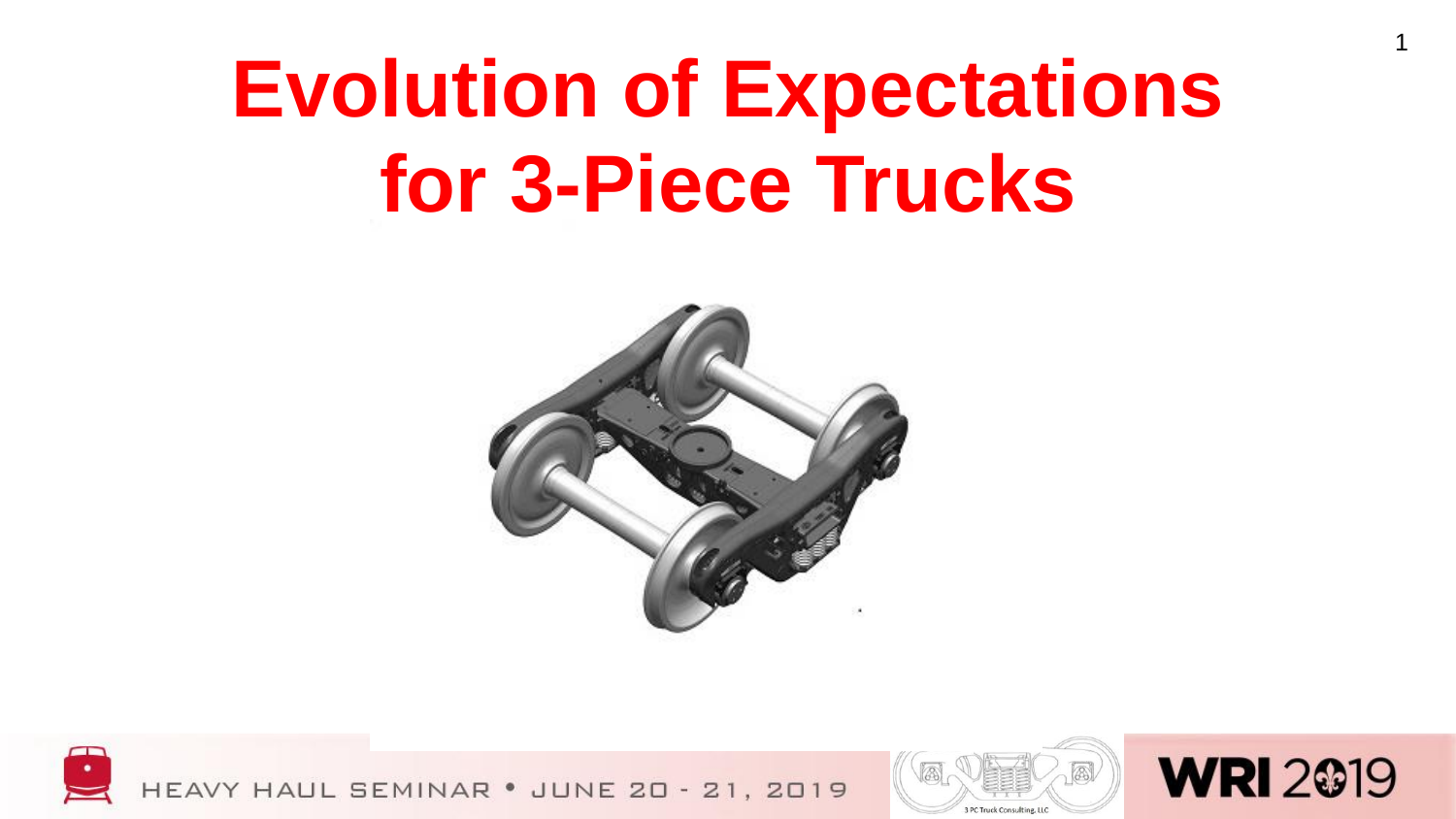# **Topics**

• Trucks:

– Performance Expectations (not design or maint.)

- **Wheel/Rail Interface**:
	- Fundamental to railroading yet poorly understood
- History:

### – Last 25 years…





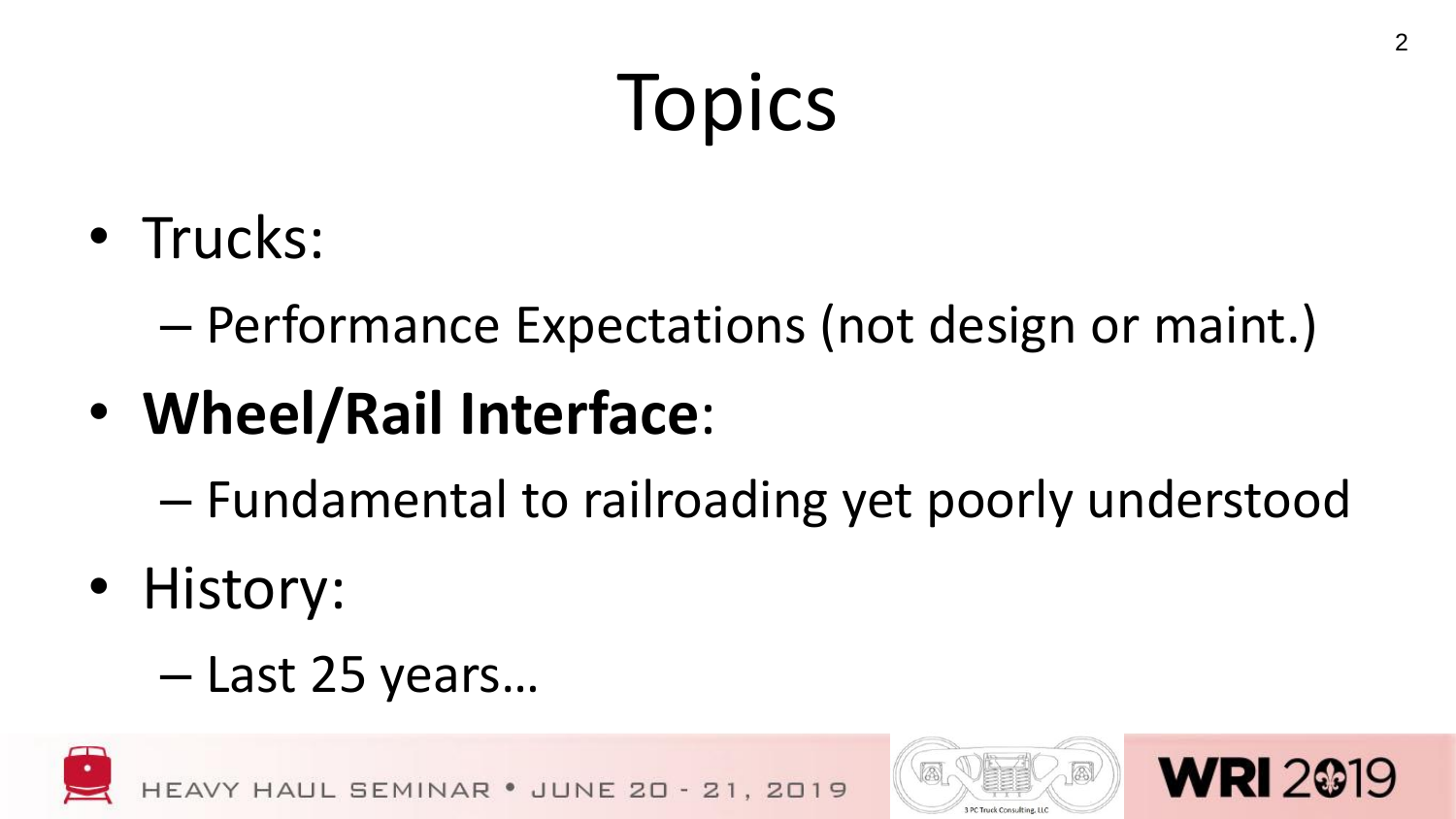# Basic Expectations for the Truck:

- Always start with the "Don'ts"
	- Don't break (Foundry practice & Maintenance)
	- **Don't derail**
	- **Don't wear rapidly**
- Safety, reliability and low cost are critical
- Fundamentals never change





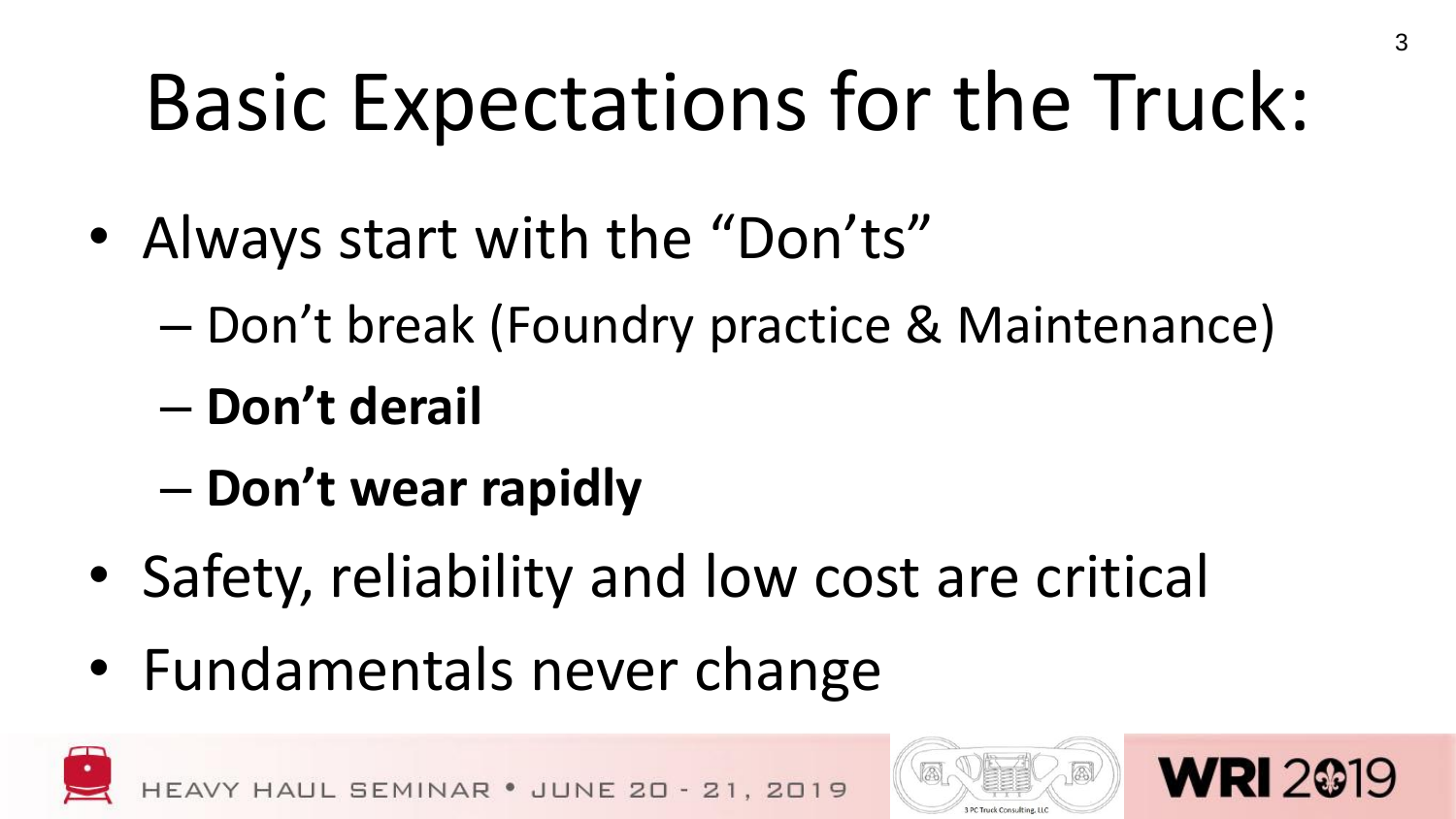# The Truck







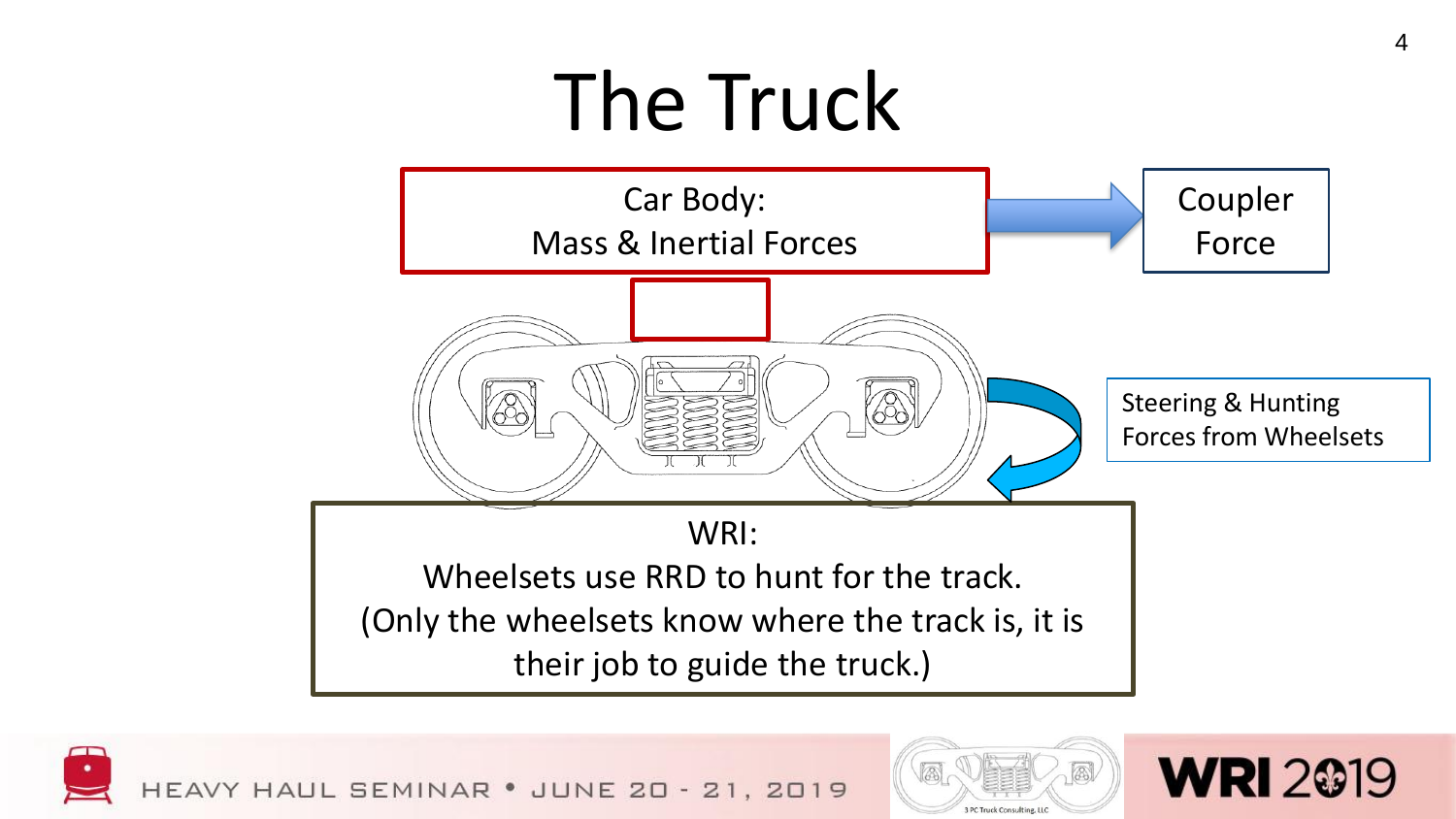### Rolling Radius Difference









Tangent Left Curve Right Curve



HEAVY HAUL SEMINAR . JUNE 20 - 21, 2019



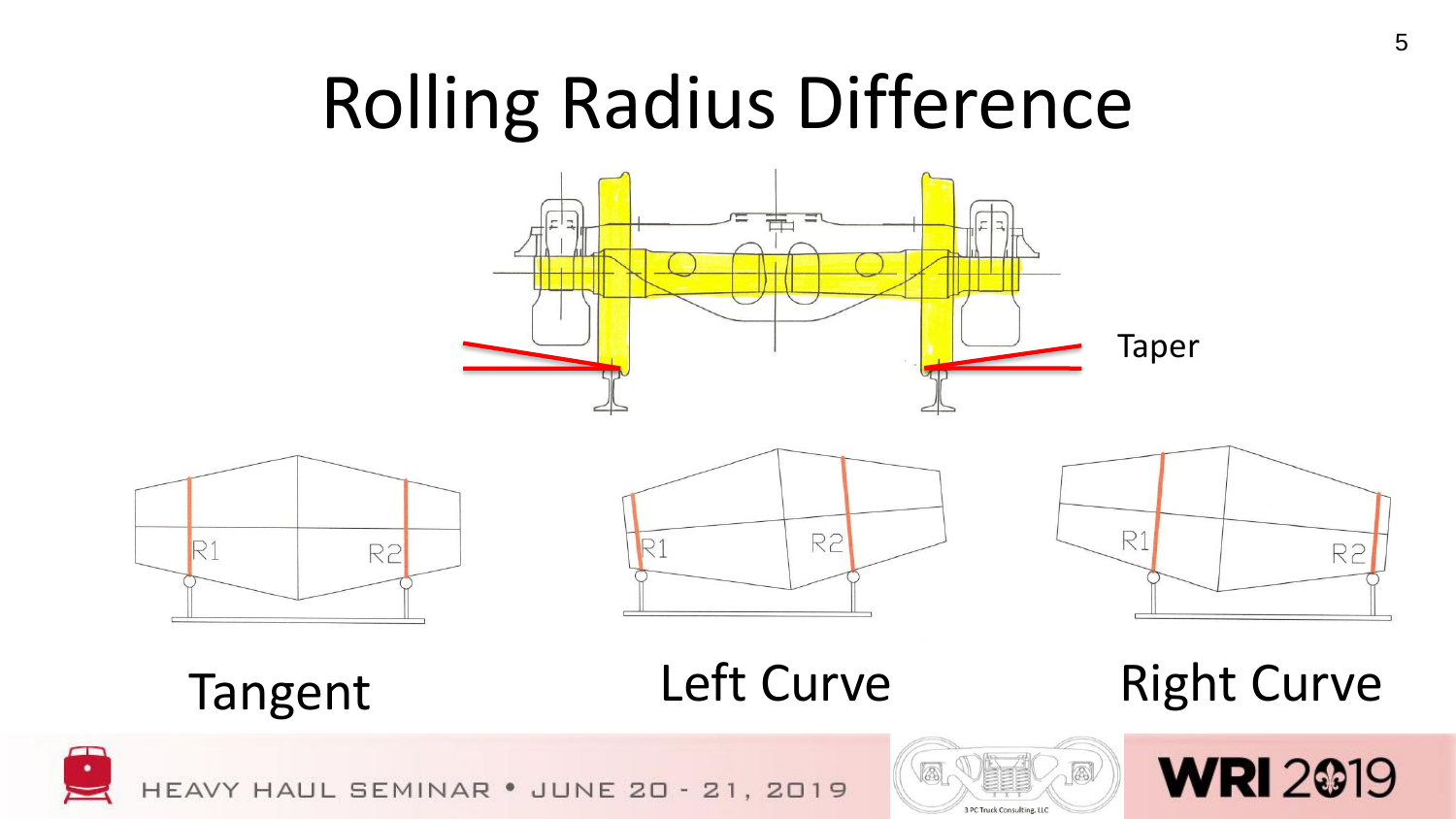# Wheelset on 12 degree curve

### High Rail **Low Rail**







HEAVY HAUL SEMINAR . JUNE 20 - 21, 2019



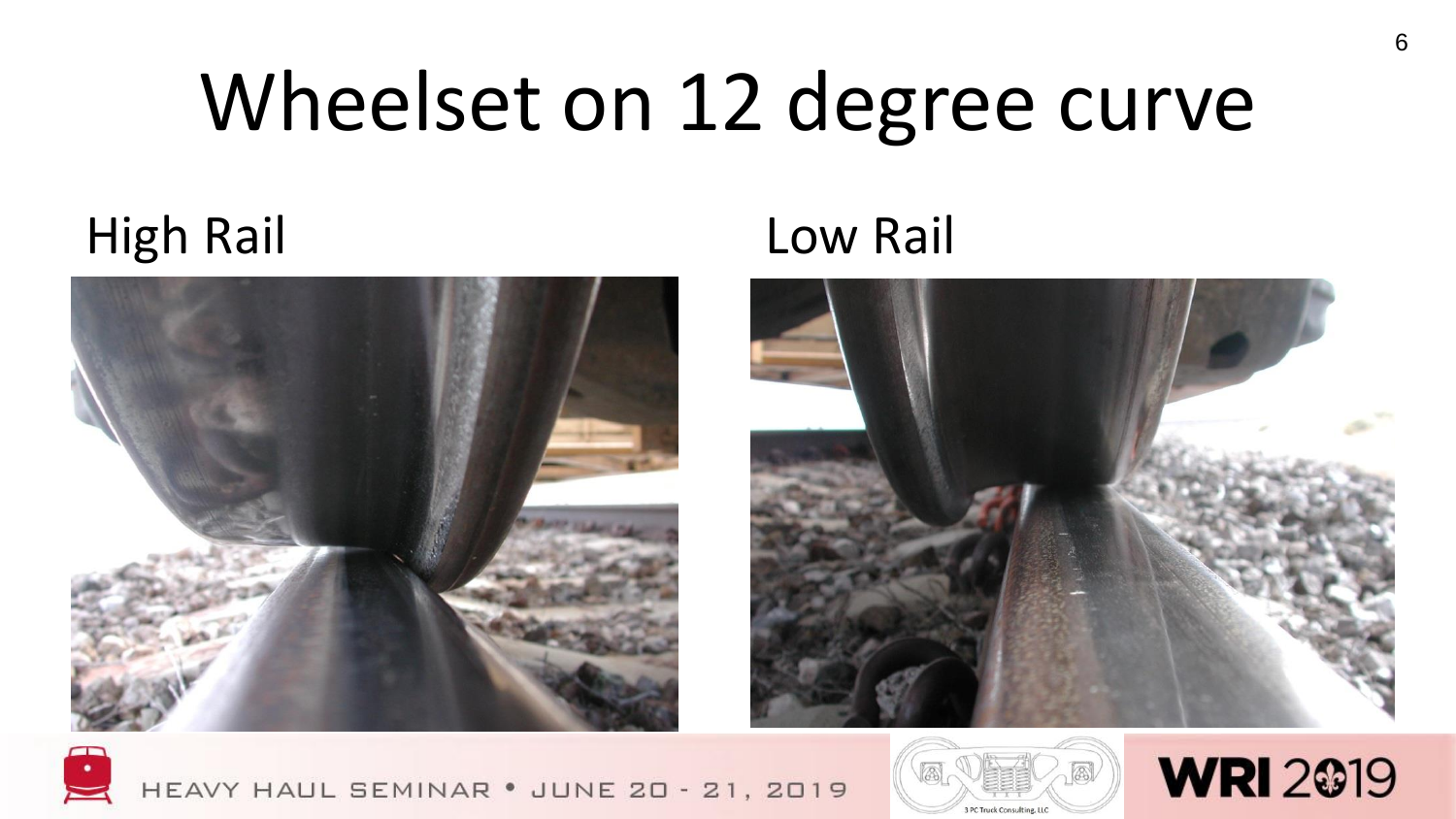### Wheelset RRD  $\frac{7}{7}$ Wants to follow the track







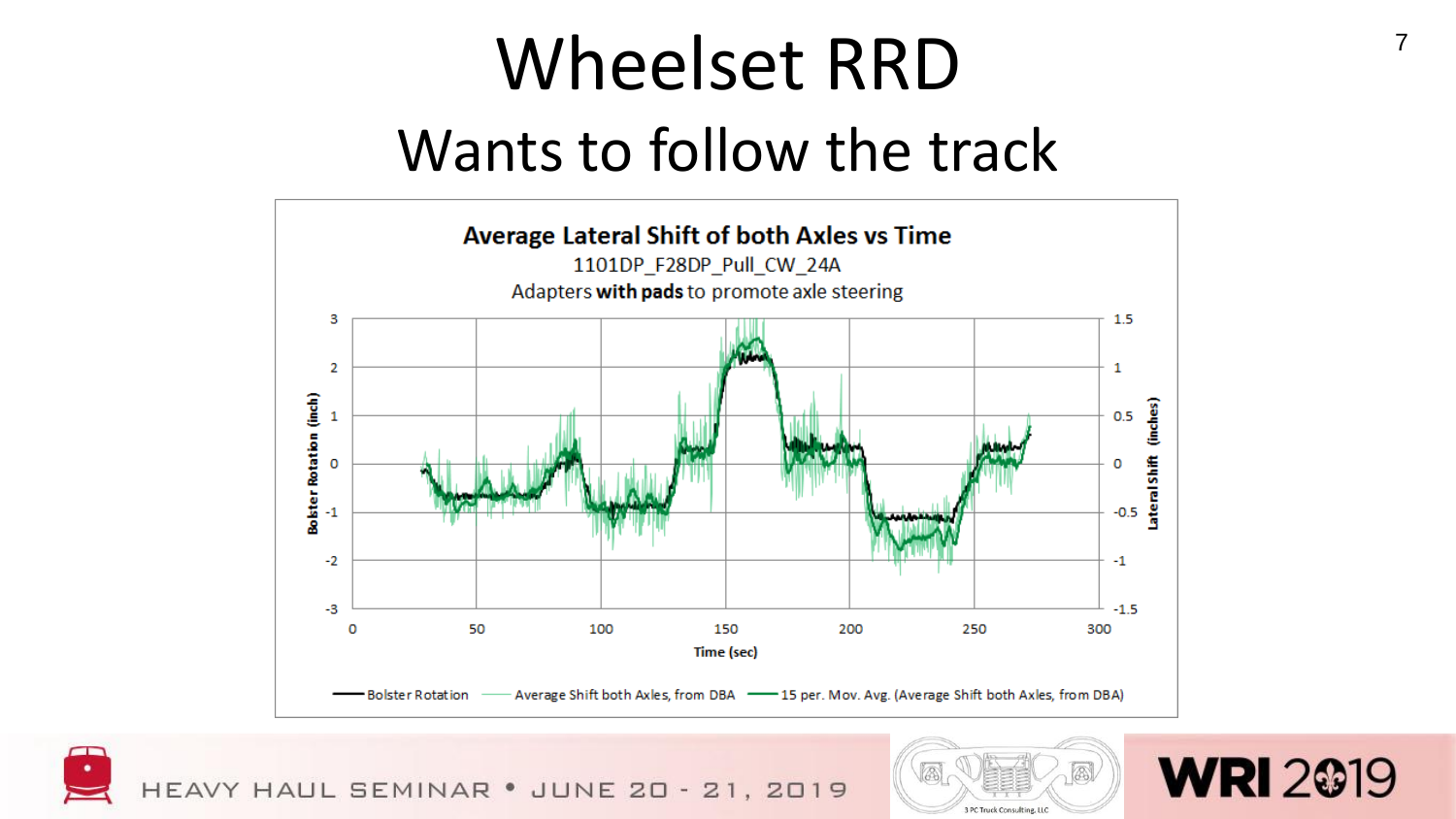### Calculating RRD



We can measure the wheel diameters and profiles, and rail profiles and use software to calculate the RRD as the wheelset contact points are moved Rolling Radii laterally across the rails.





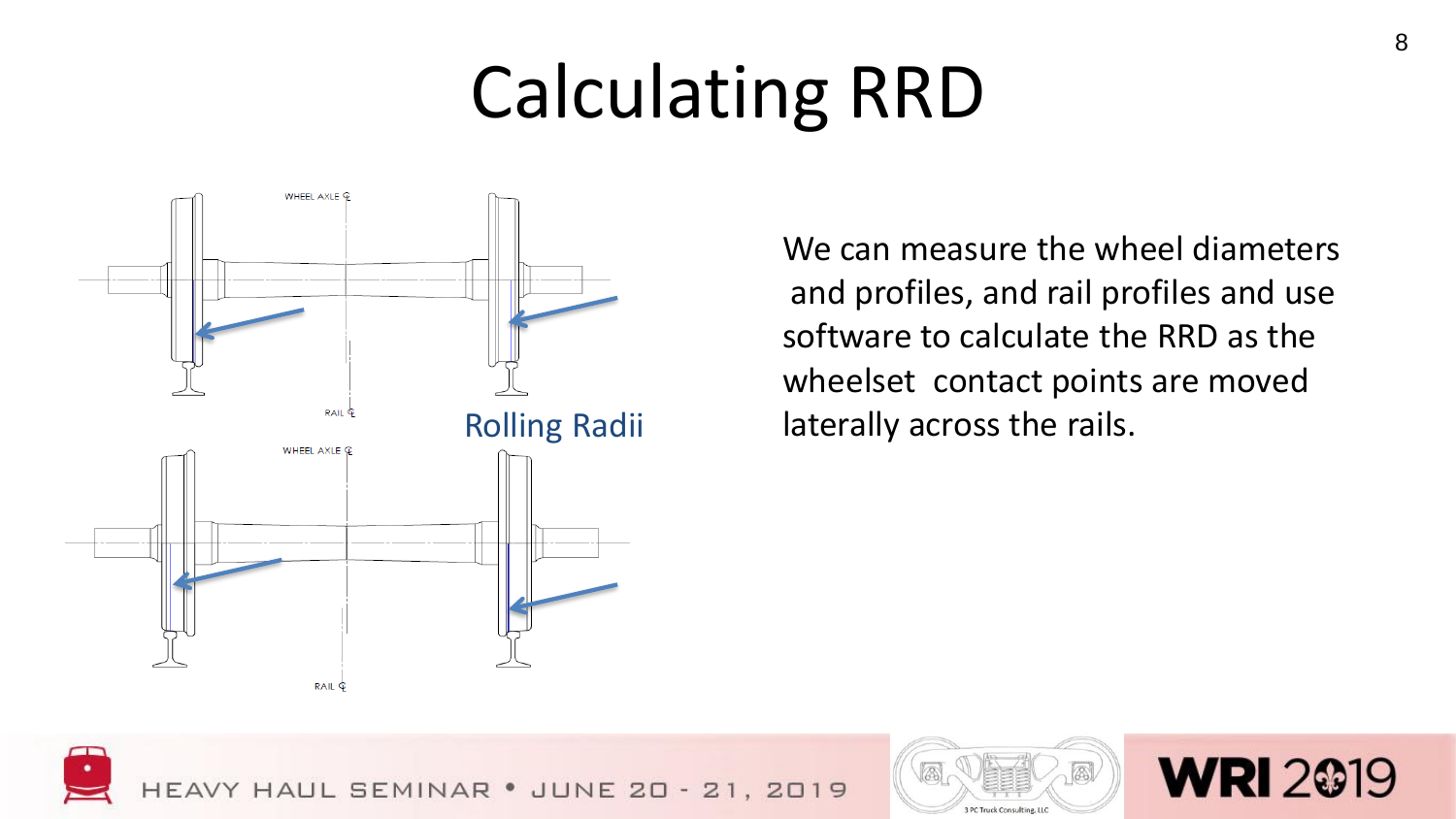### New & Worn Profiles







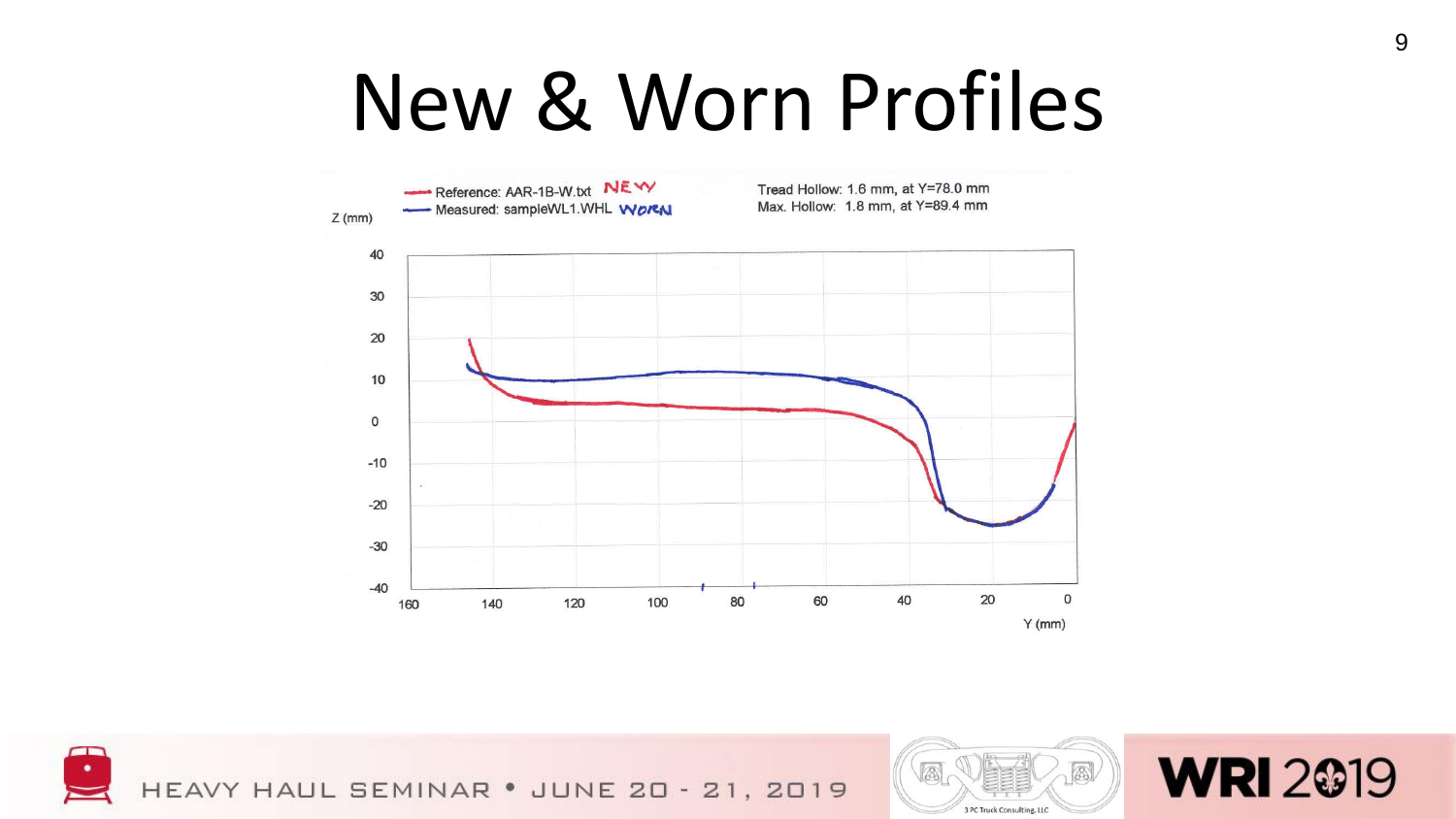# $RRD$   $Plot$



WORN Calculated RRD: Wheel Left: sampleWL1.WHL Wheel Right: sampleWR1.WHL Rail Left: 119RE.txt Rail Right: 119RE.txt Wheel Radii, Left/Right: 0 / 0 Back/Gage/Cant: 1347 / 1435 / 0.025 Reference RRD: tecon2.inp NEW Wheel Profile, Left/Right: AAR-1B-W Rail Profile, Left/Right: 136RE Back/Gage/Cant: 1347/1435/0.025





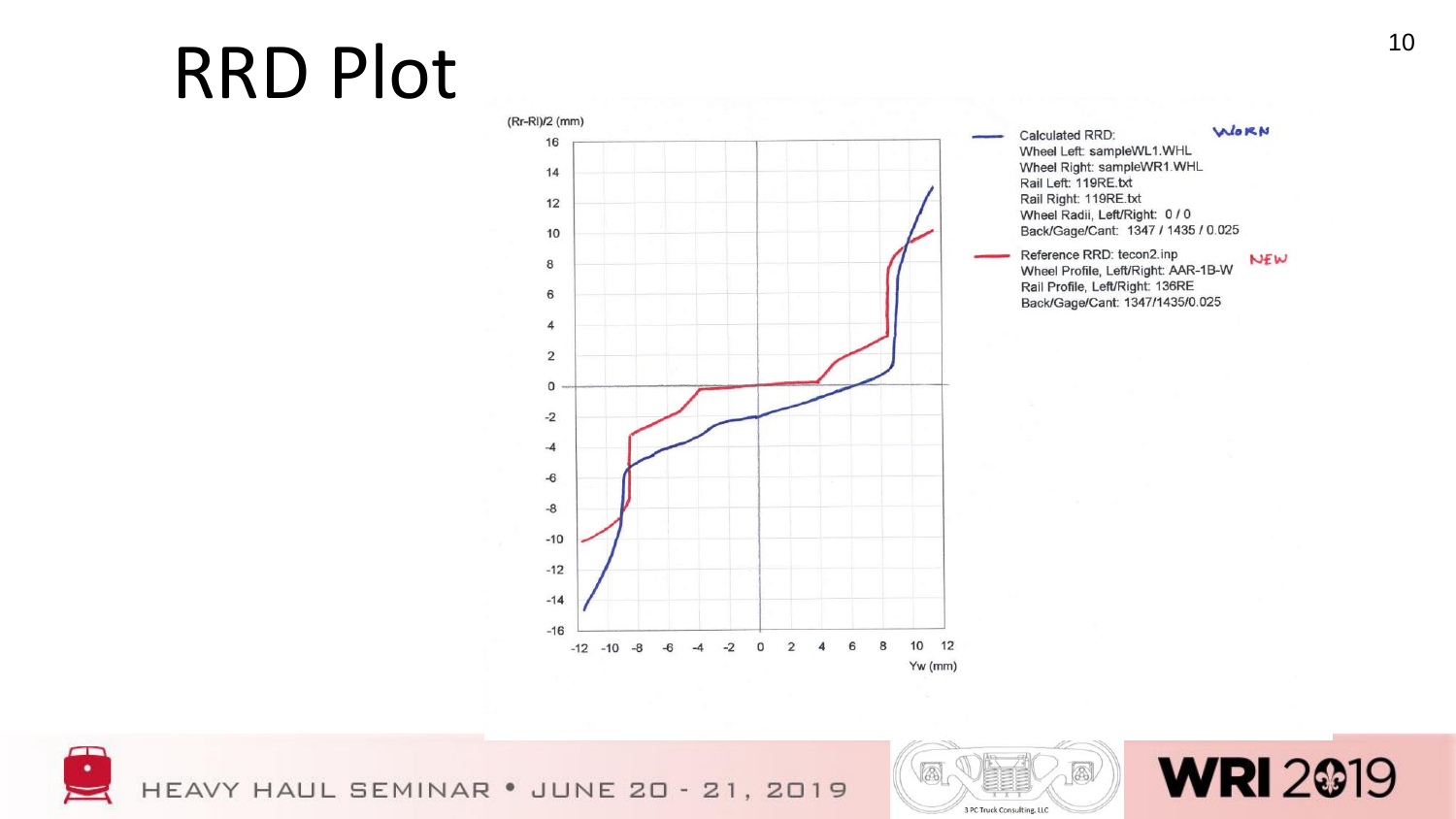### RRD gives a wavelength

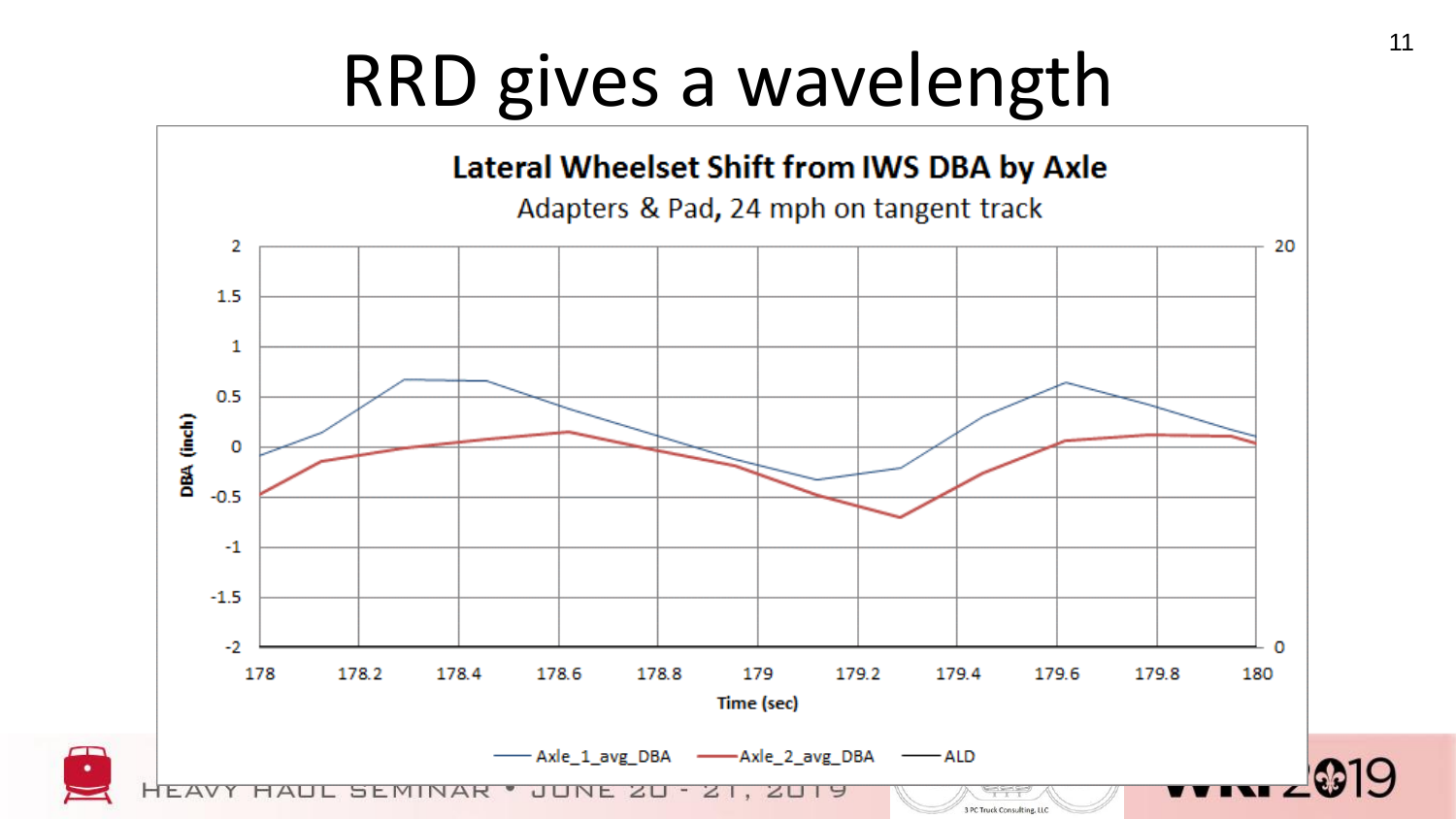### Lateral Wheelset Frequency vs. Speed

| Wavelength Cycle in ft | Speed (mph) Conversion | ft-Sec/Mile-hour | Wheelset Lateral Input<br>Frequency (Hz) |
|------------------------|------------------------|------------------|------------------------------------------|
| 46                     | 30                     | 1.46667          | 0.96                                     |
| 46                     | 40                     | 1.46667          | 1.28                                     |
| 46                     | 50                     | 1.46667          | 1.59                                     |
| 46                     | 60                     | 1.46667          | 1.91                                     |
| 46                     | 70                     | 1.46667          | 2.23                                     |





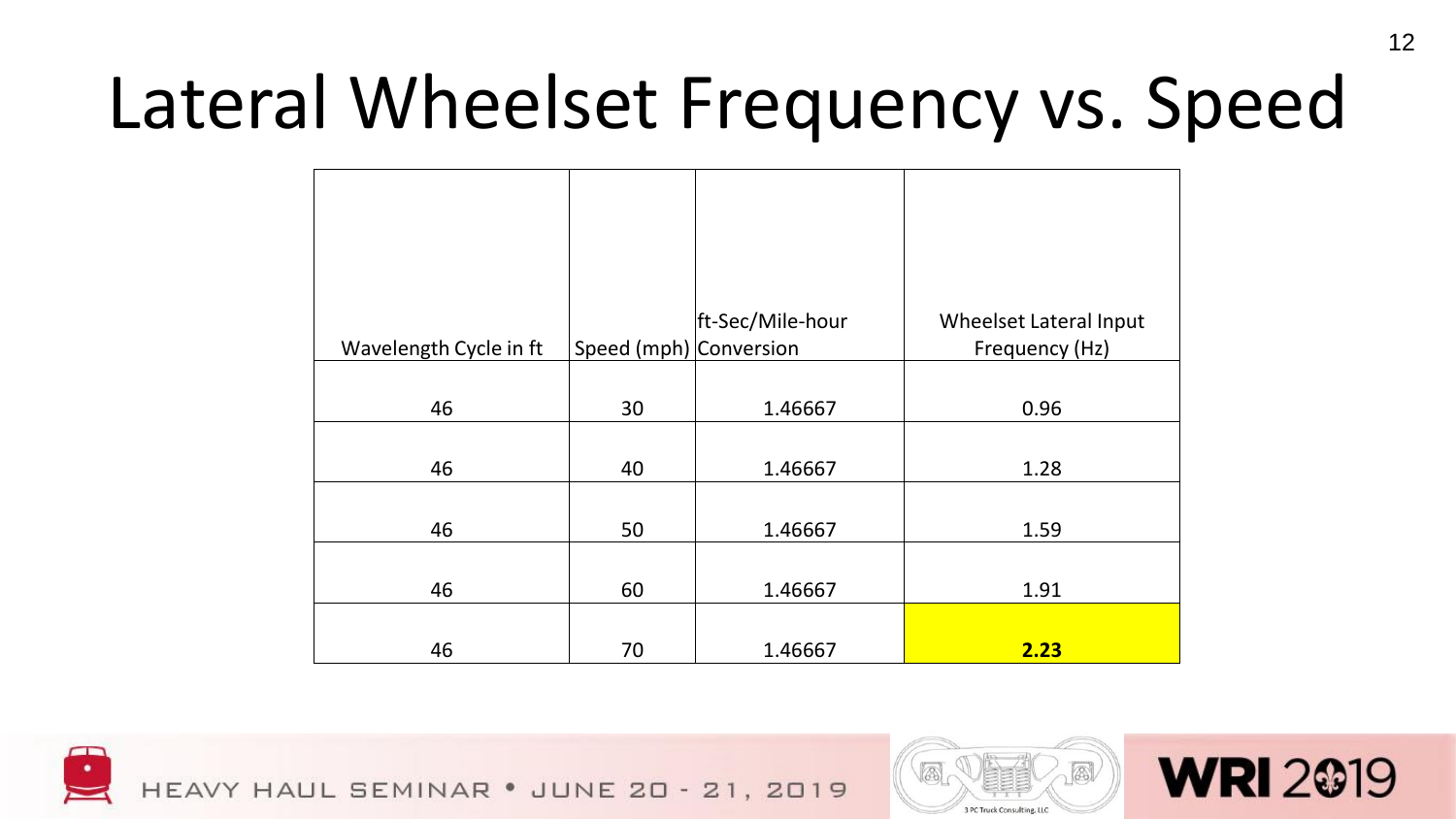### Frequency

### **BASIC VIBRATION THEORY**

The acceleration response is obtained by differentiating Eq. (2.36):

 $2 - 12$ 

$$
\frac{x}{F_0/m} = -\frac{\omega^2}{\omega_n^2} R_d \sin(\omega t - \theta) = -R_a \sin(\omega t - \theta)
$$
 (2.37)

The velocity and acceleration response factors defined by Eqs. (2.36) and (2.37) are shown In evelocity and accepteration responses ratios channel coordinates and the latter to the graphically in Fig. 2.13, the former to the horizontal coordinates and the latter to the graphical property at negative 45° slope. Note that the velocity response factor apcoordinates naving a negative  $\sim$  so, whereas the acceleration response factor approaches 0 as  $\omega \rightarrow 0$  and approaches unity as  $\omega \rightarrow \infty$ .

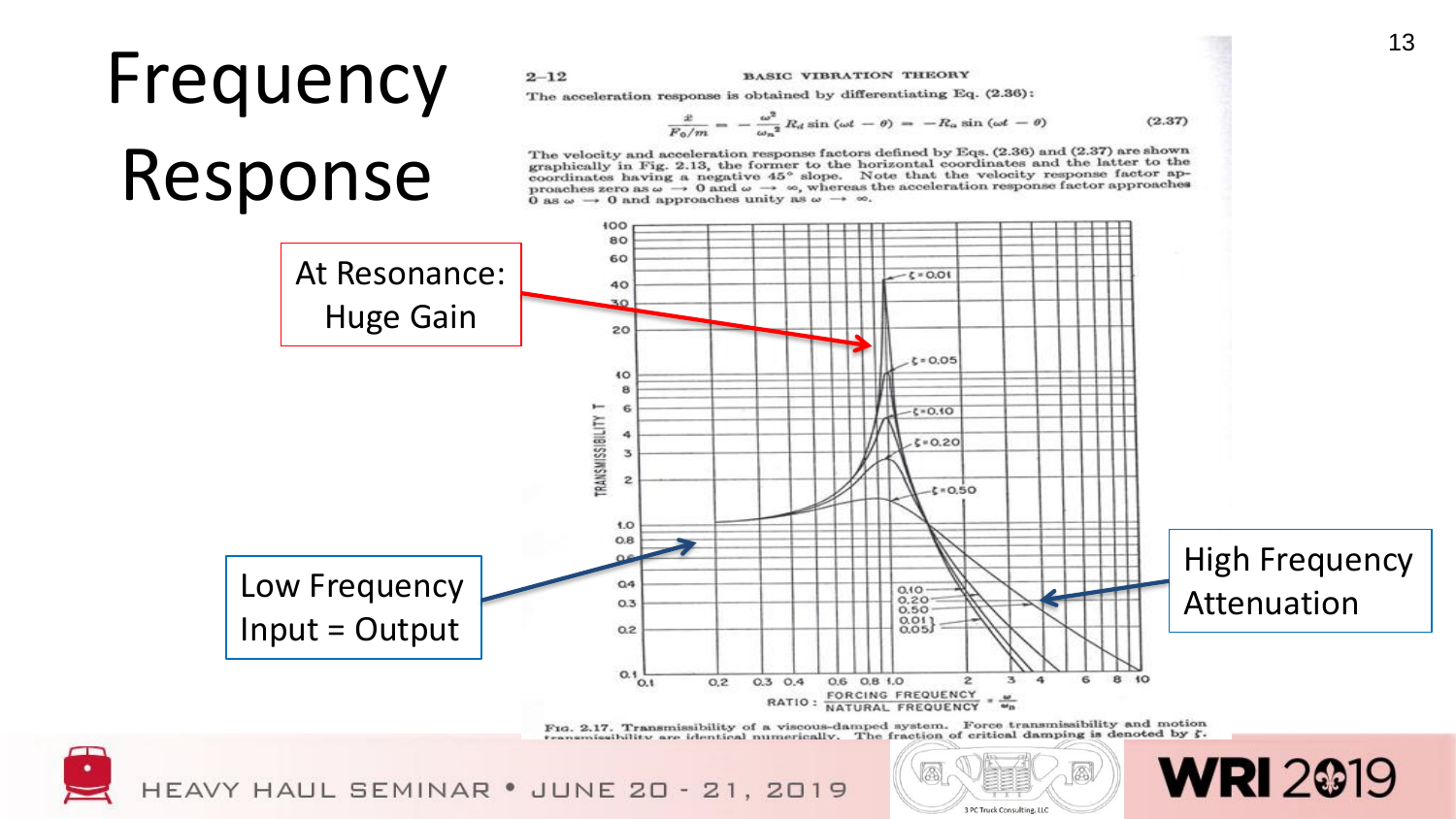### High Speed Stability Track Test 14 Lateral car accelerations, g std dev

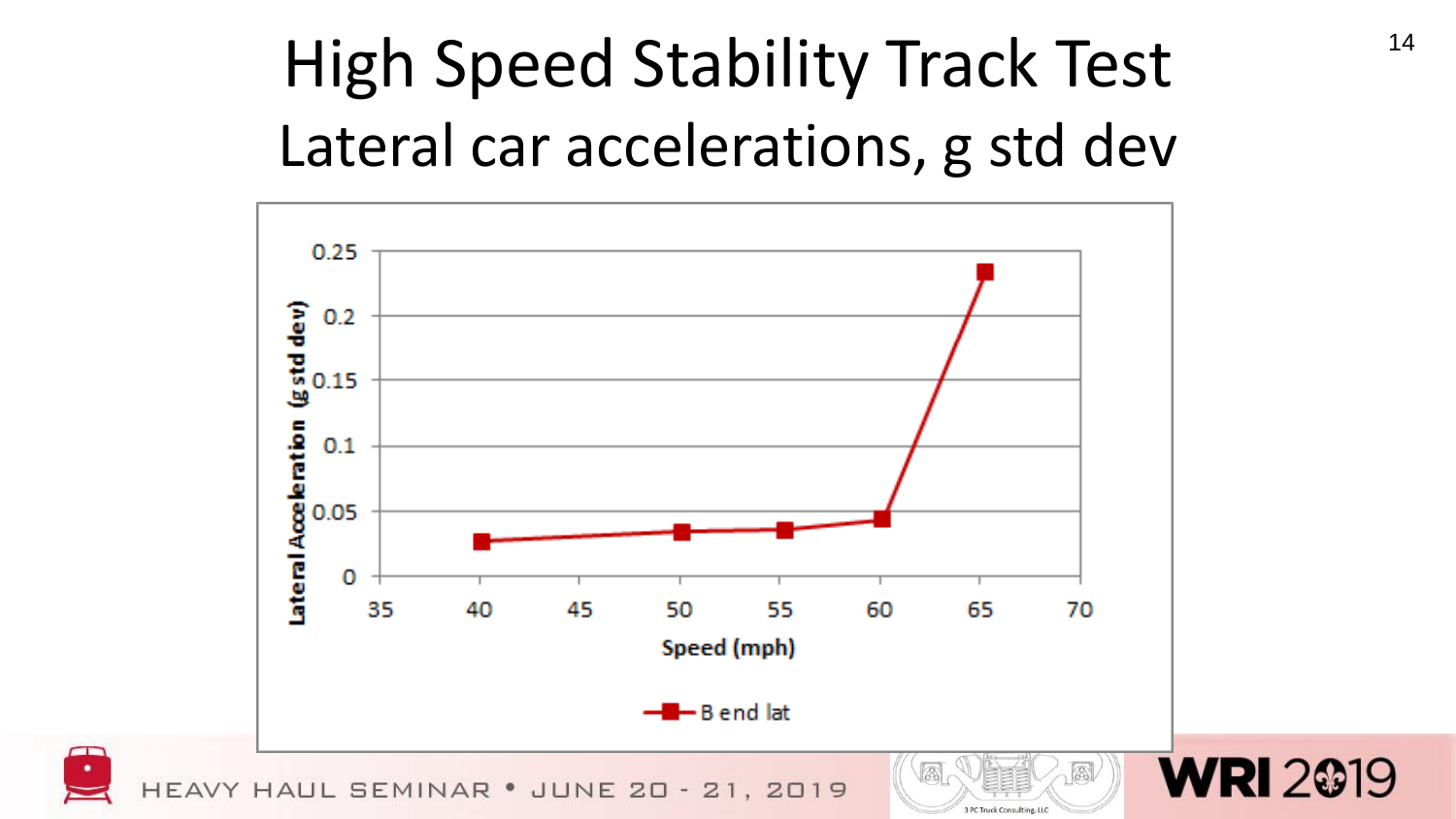### Lateral Deck Accelerations, 60 mph







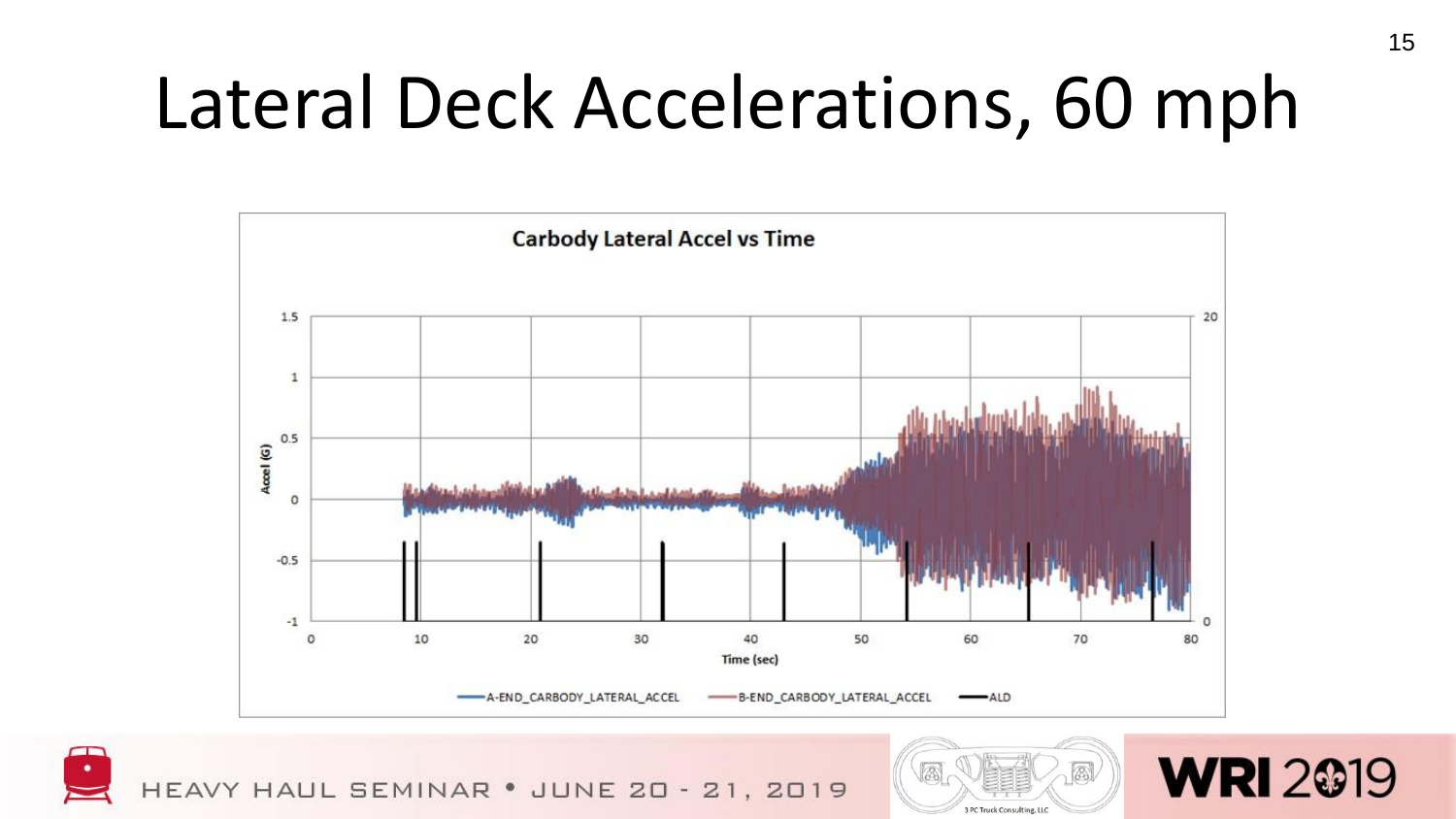### Truck Bolster Rotation, (inch) 60 mph

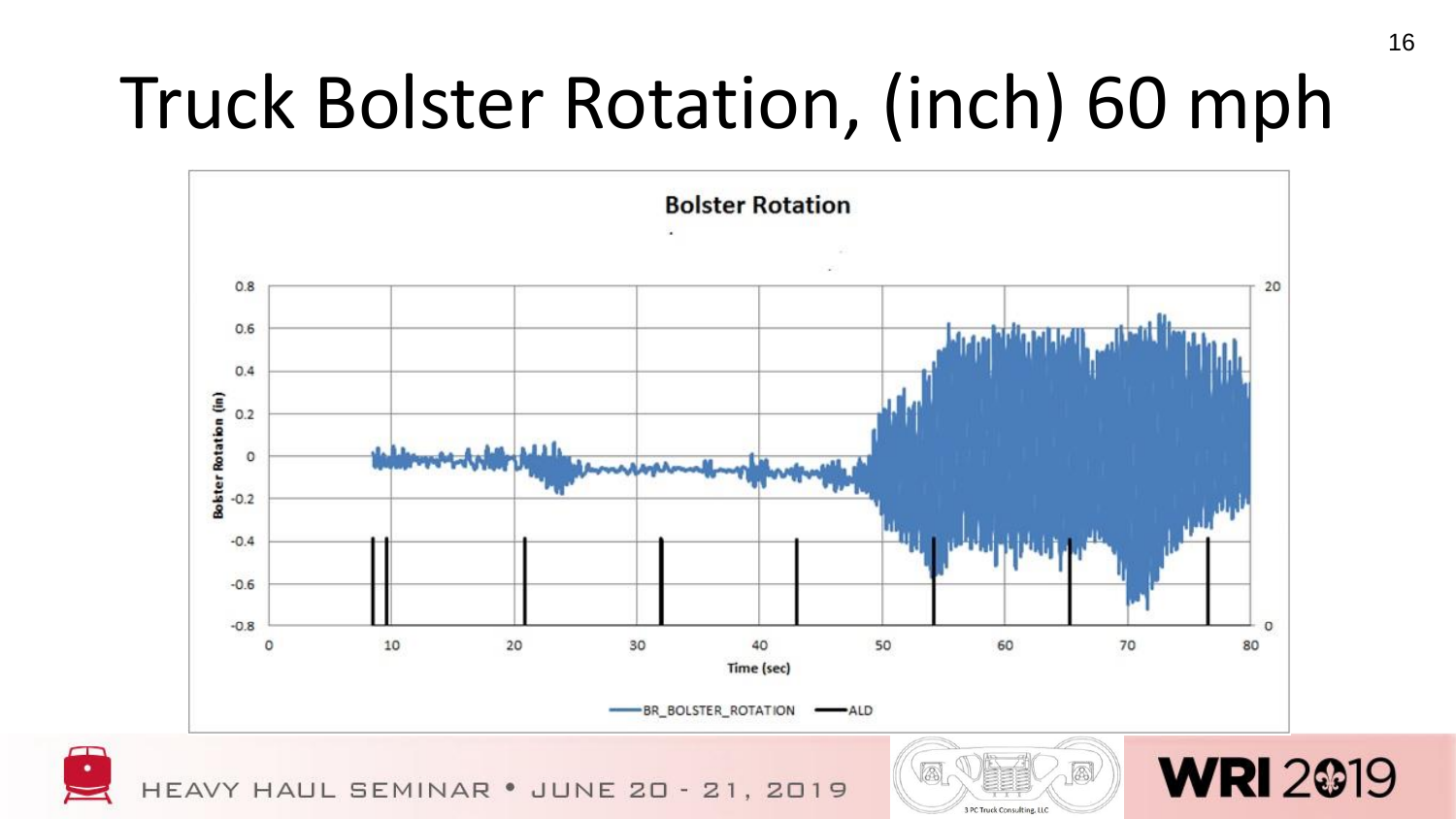

HEAVY HAUL SEMINAR . JUNE 20 - 21, 2019

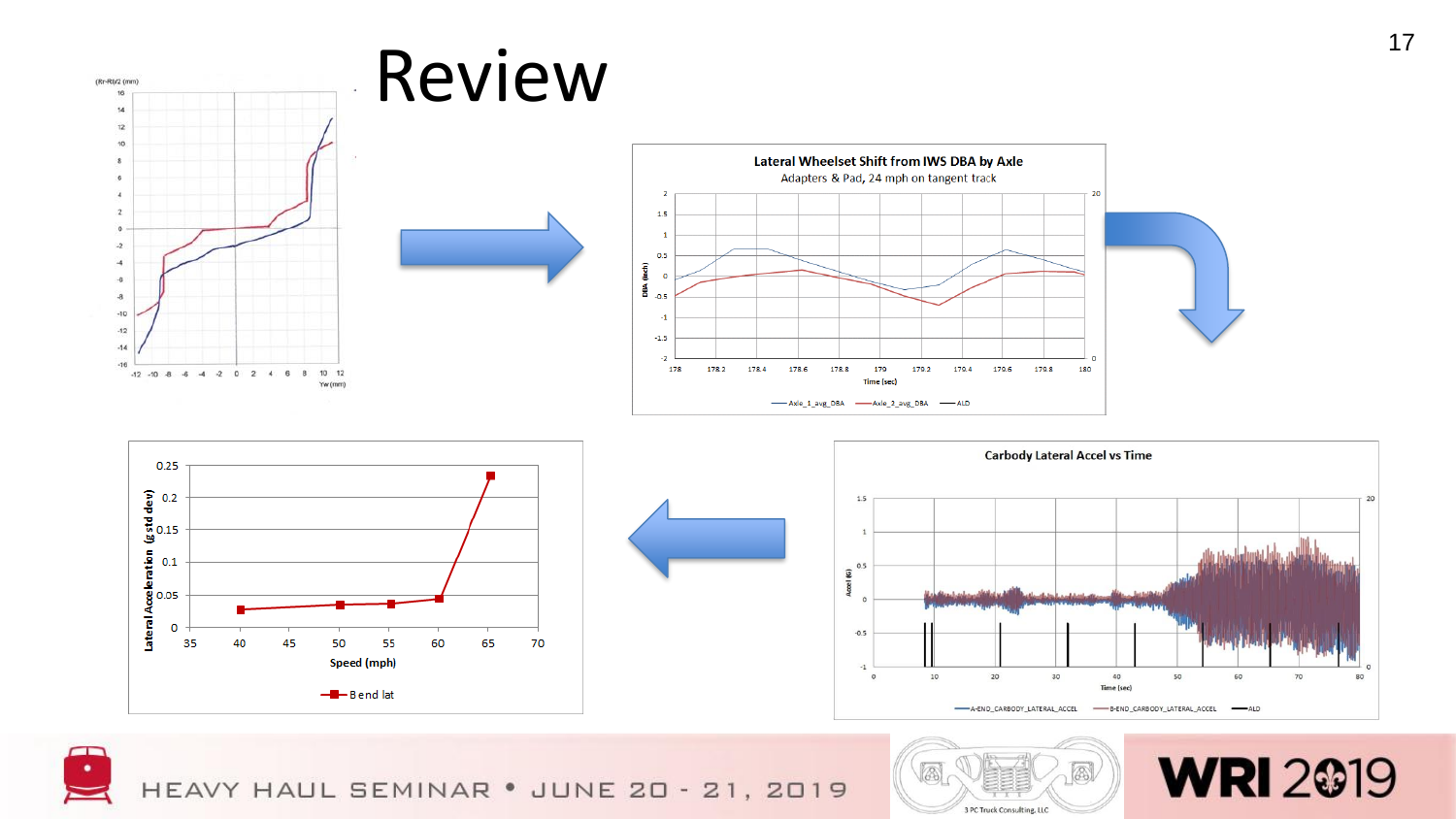# High Speed Stability

- 25 Years Ago:
	- AAR: 0.26 G Std. Dev. at 70 mph (damage)
	- New Wheelsets (low conicity, little hunting)
	- New car condition
	- Empty car only





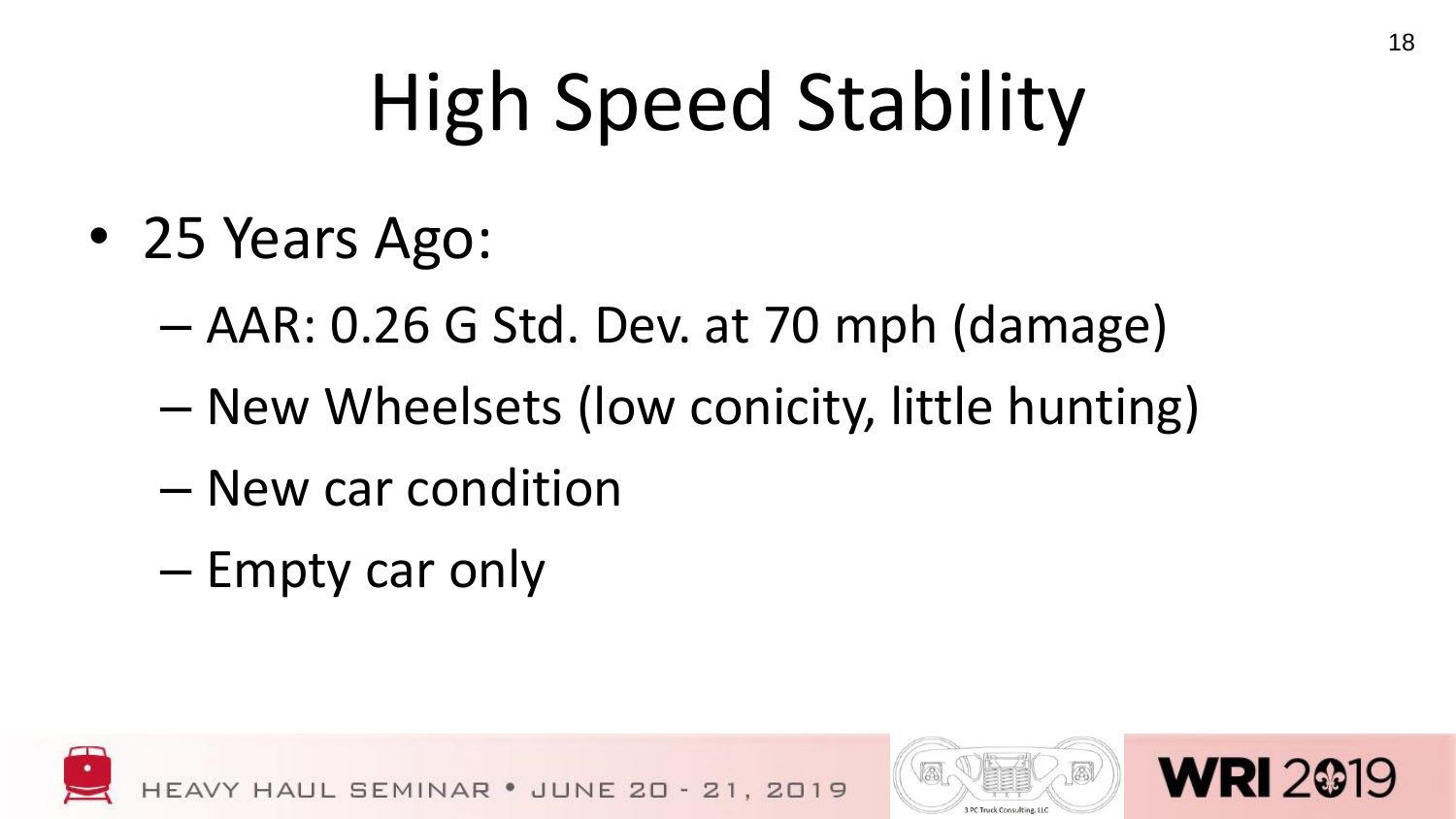## High Speed Stability

- Today:
	- AAR: 0.13 G Std. Dev. at 70 mph (onset of hunting)
	- Worn Wheel Profile (higher conicity, more hunting)
	- Empty and loaded car
	- New car condition and…
	- THD sites monitoring cars in service
	- Main driver for million-mile truck castings





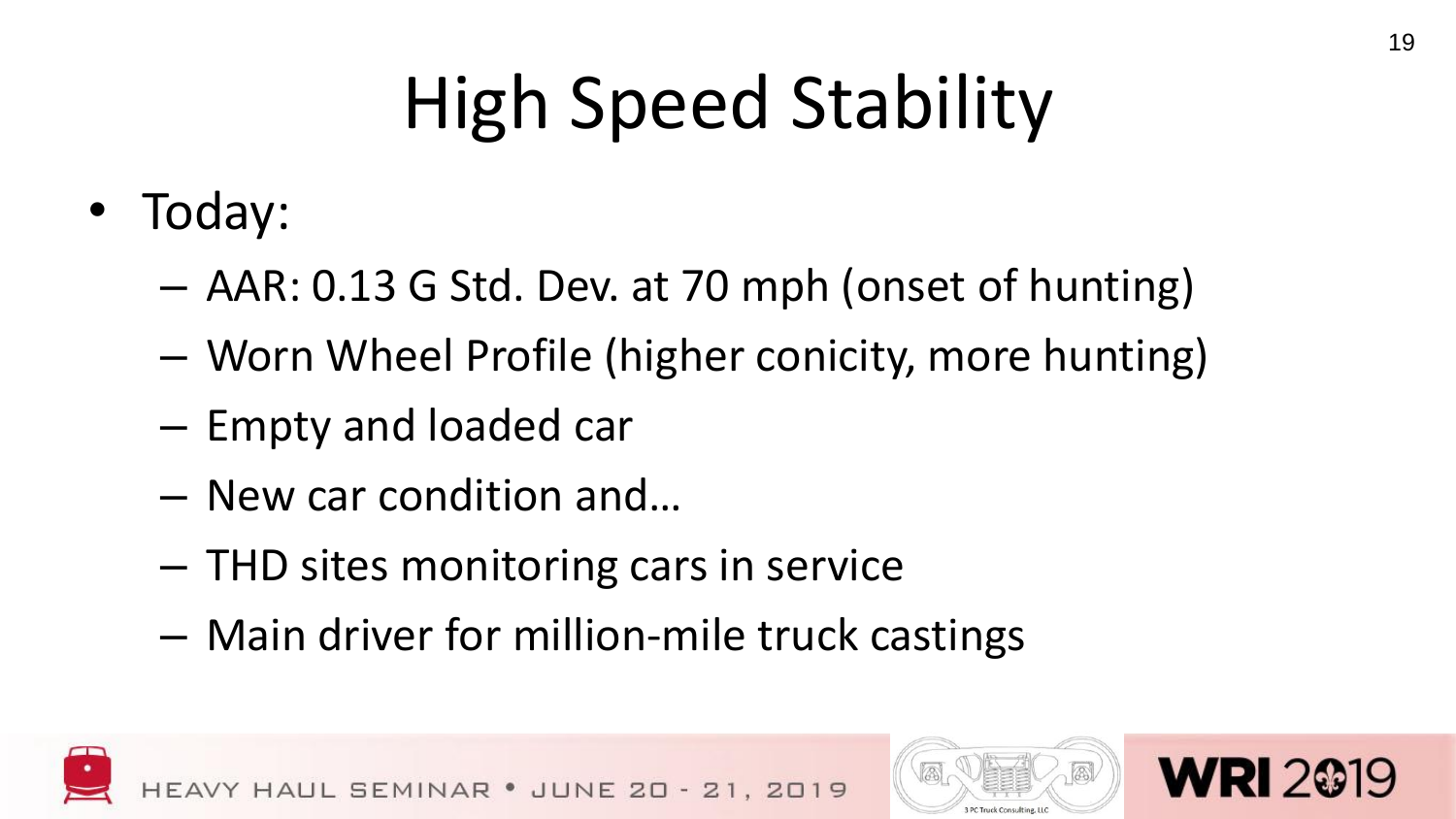# 25 Years Ago

| <b>Truck Performance</b>                    | AAR: Wheel L/V < 1, 10% min |  |
|---------------------------------------------|-----------------------------|--|
|                                             | vert. wheel load (New car)  |  |
| <b>Truck Life</b>                           | 600K miles                  |  |
| <b>Wheel Life</b>                           | Blame the brake system      |  |
| <b>Stress State/Rail &amp; Fuel Savings</b> | N/A                         |  |
| Find poor performing trucks                 | Derailed in curves          |  |



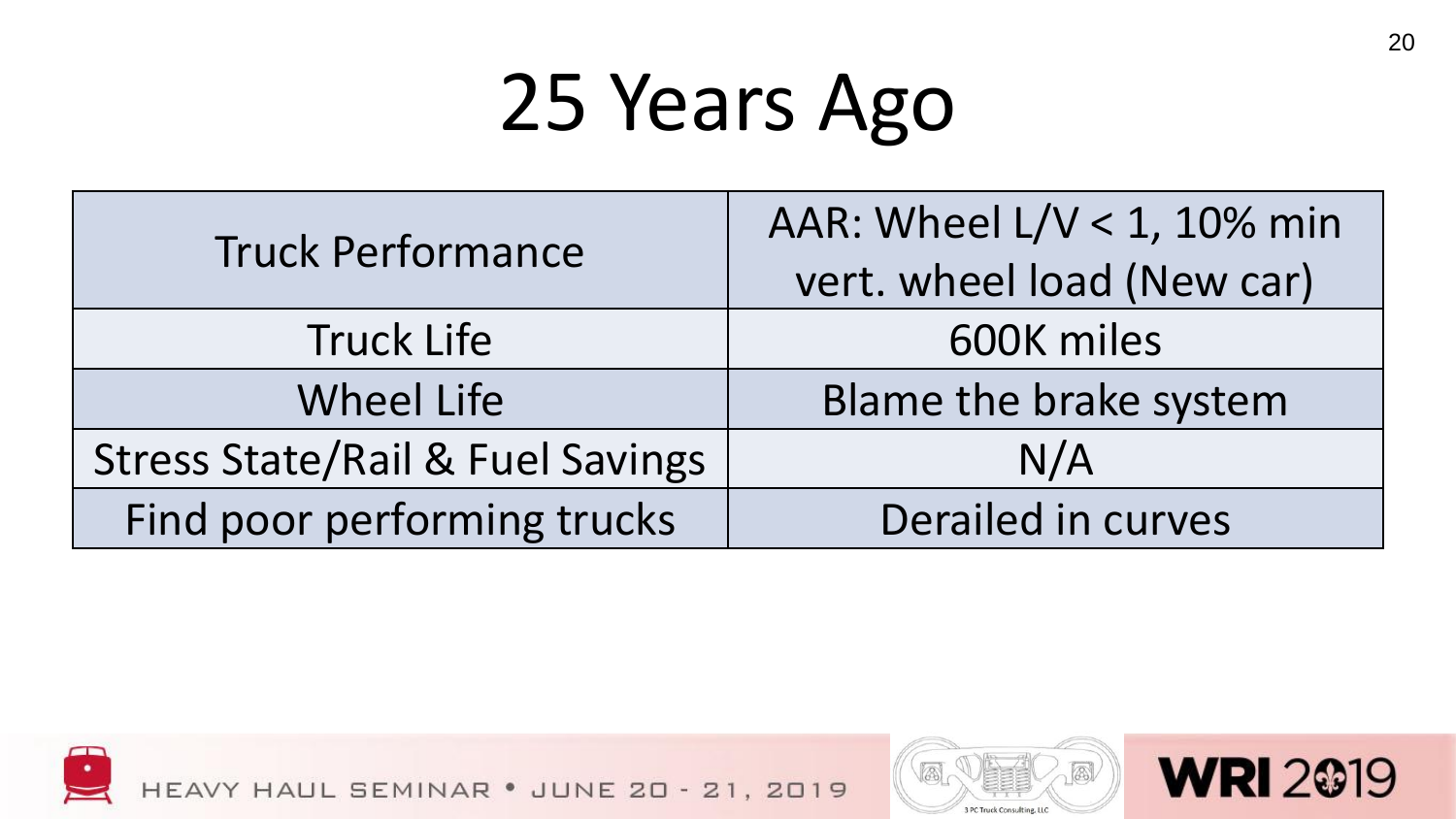# Today

| <b>Truck Performance</b>                    | AAR & M-976 & Wayside Detectors<br>(New & in service)                                                                         |
|---------------------------------------------|-------------------------------------------------------------------------------------------------------------------------------|
| <b>Truck Life</b>                           | <b>Over 1 Million miles</b>                                                                                                   |
| <b>Wheel Life</b>                           | RCF, WILD, CEPM, TC brake shoes                                                                                               |
| <b>Stress State/Rail &amp; Fuel Savings</b> | M-976, Cooperative efforts to remove<br>bad actors. Use wayside data for<br>condition based maintenance. More<br>data driven. |
| Find poor performing trucks                 | Detector alerts & data trending                                                                                               |





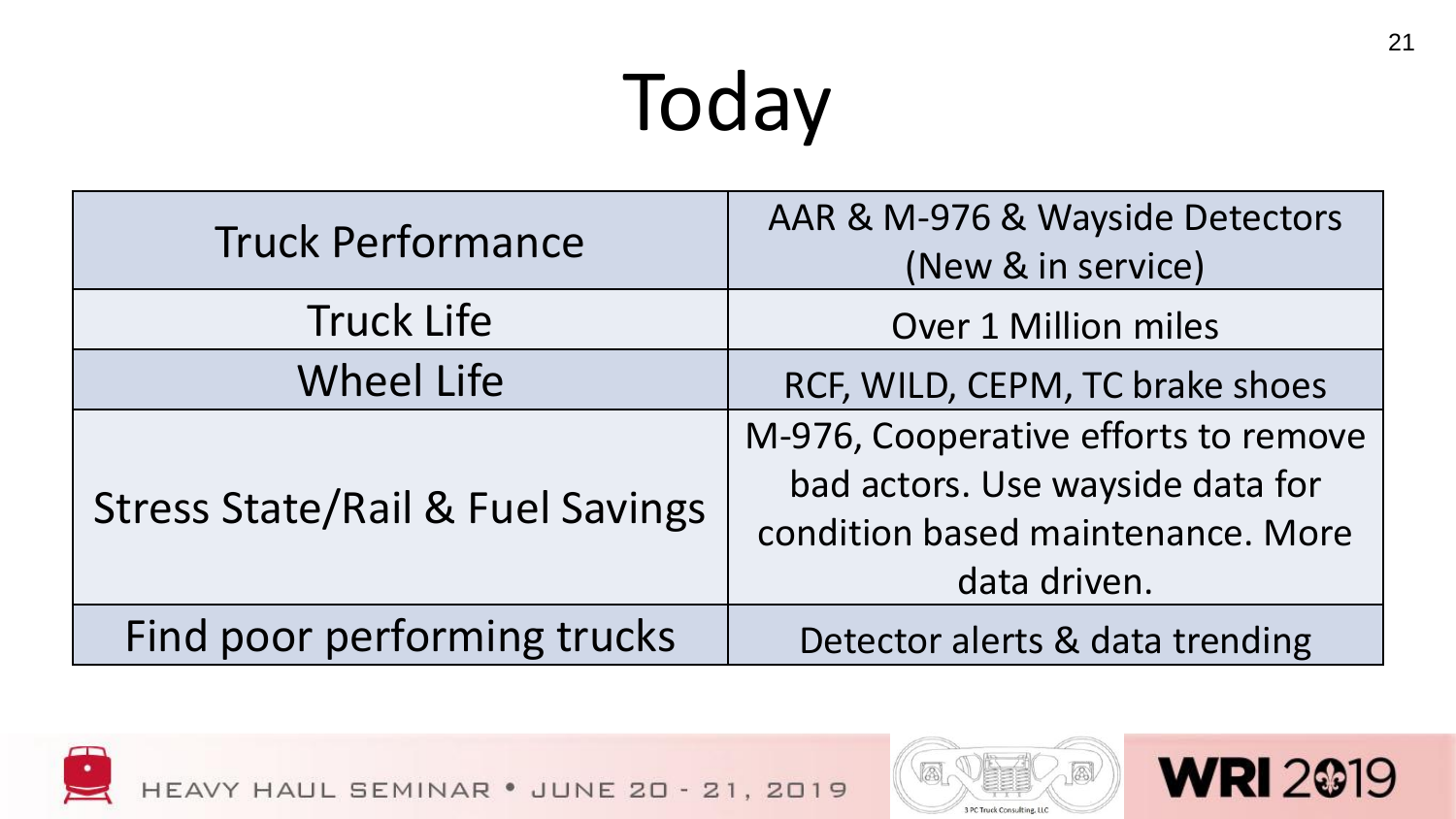# The Future of Truck Expectations

- Evolve from the Don'ts to the Do's
	- $-$  The truck design should <u>do</u> its job:
		- The Truck can't make the wheelset perform better than its RRD and WRI can perform
		- The truck system's job is to support the car body with sufficient damping and stability at speed, while letting the wheelsets take the correct trajectory for the track curvature, based on the wheelset/rail RRD parameters.



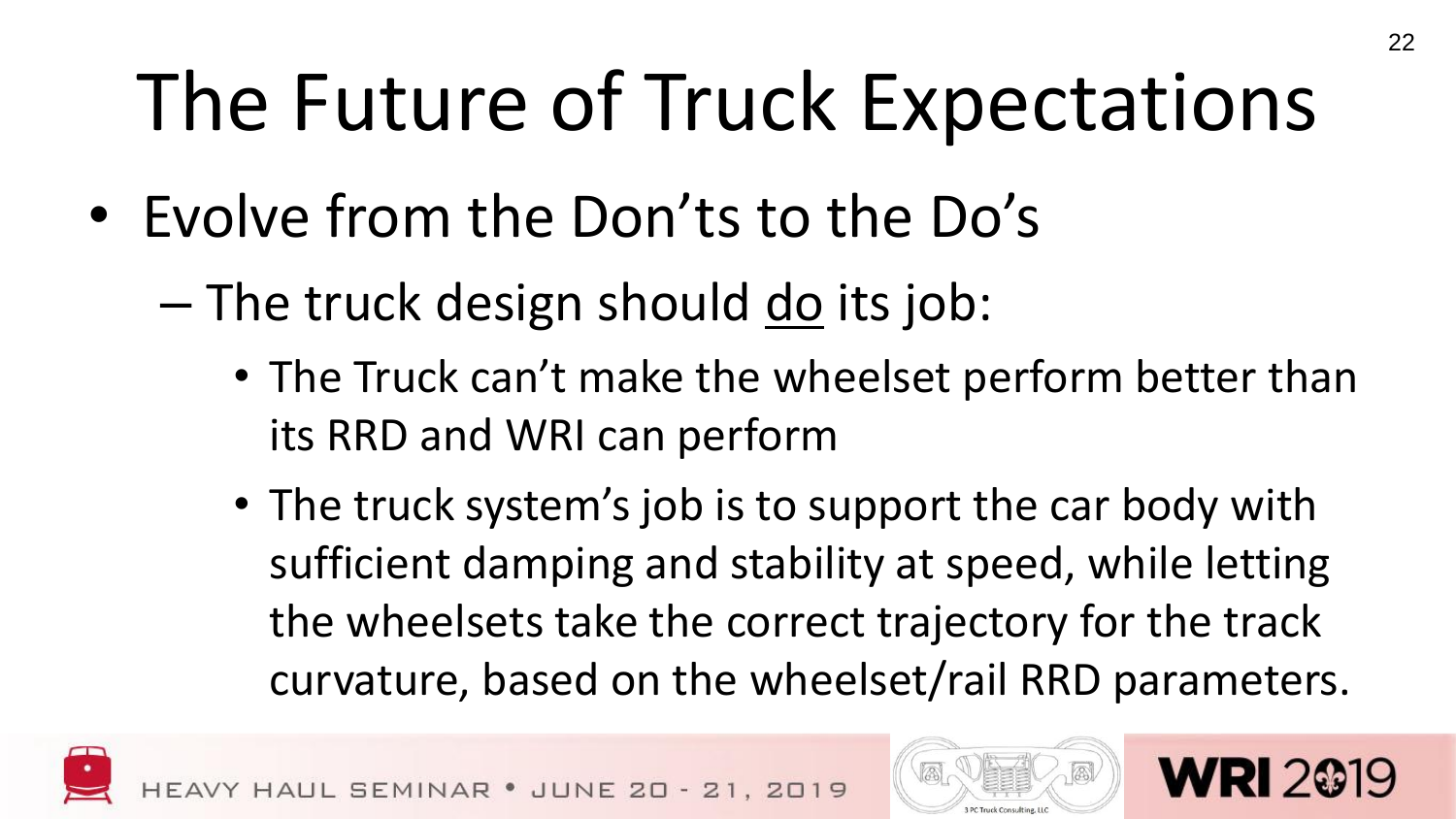### Did this truck do its job?

### Did wheelset trajectory match the track?







**WRI 2019**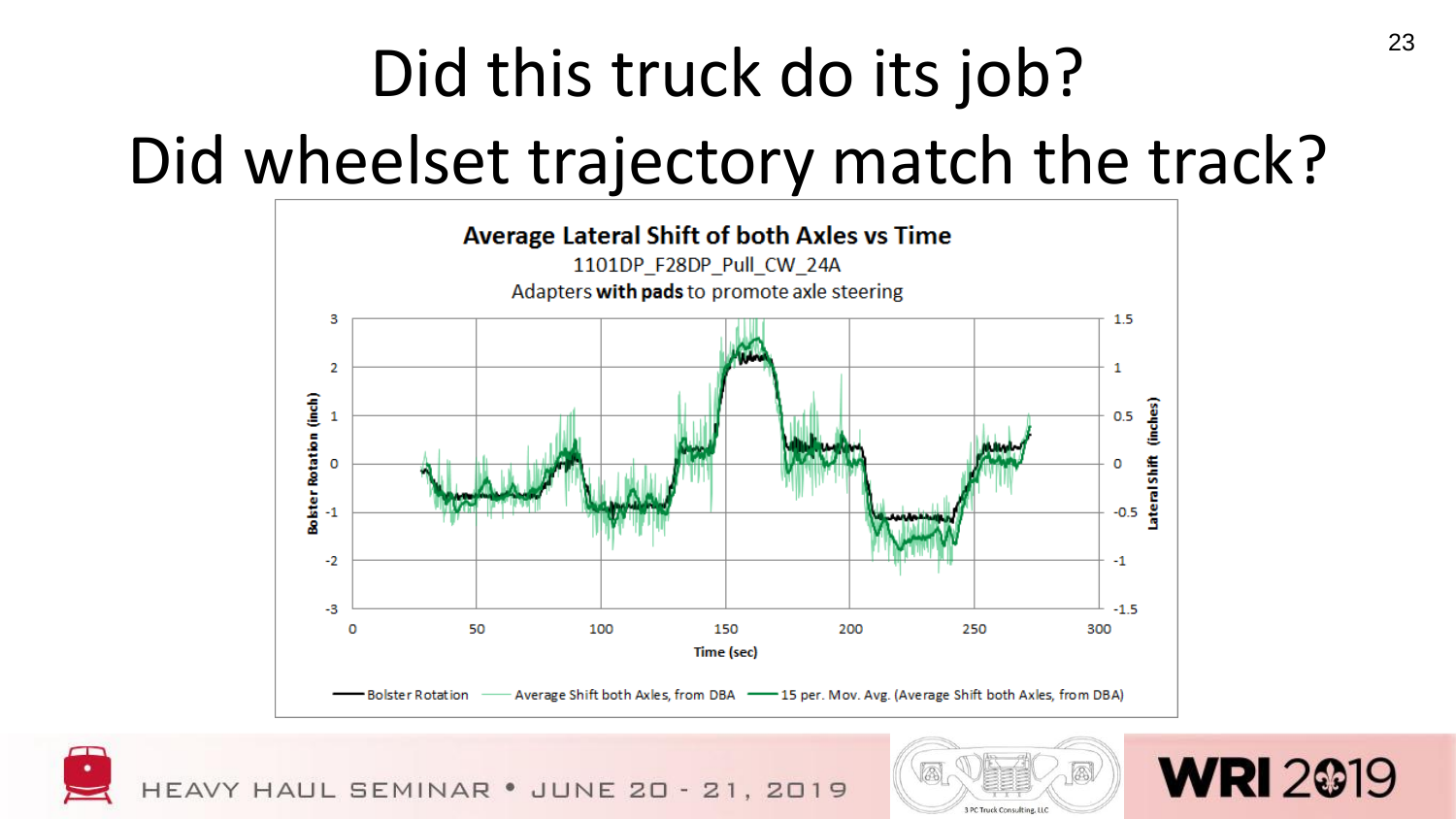# The Future of Truck Testing

- Science is good for making discoveries. Those discoveries still need to be engineered into technically sound test procedures.
- Tests should be engineered to reveal the measurement of interest with a high signal-to-noise ratio. Small numbers, close to zero, inherently have a poor signal-to-noise ratio.
- A well engineered test also keeps the value and accuracy of the test in balance with the cost and precision of the DUT.
- Track testing is good for verifying function of the whole system but it introduces many uncontrolled variables.



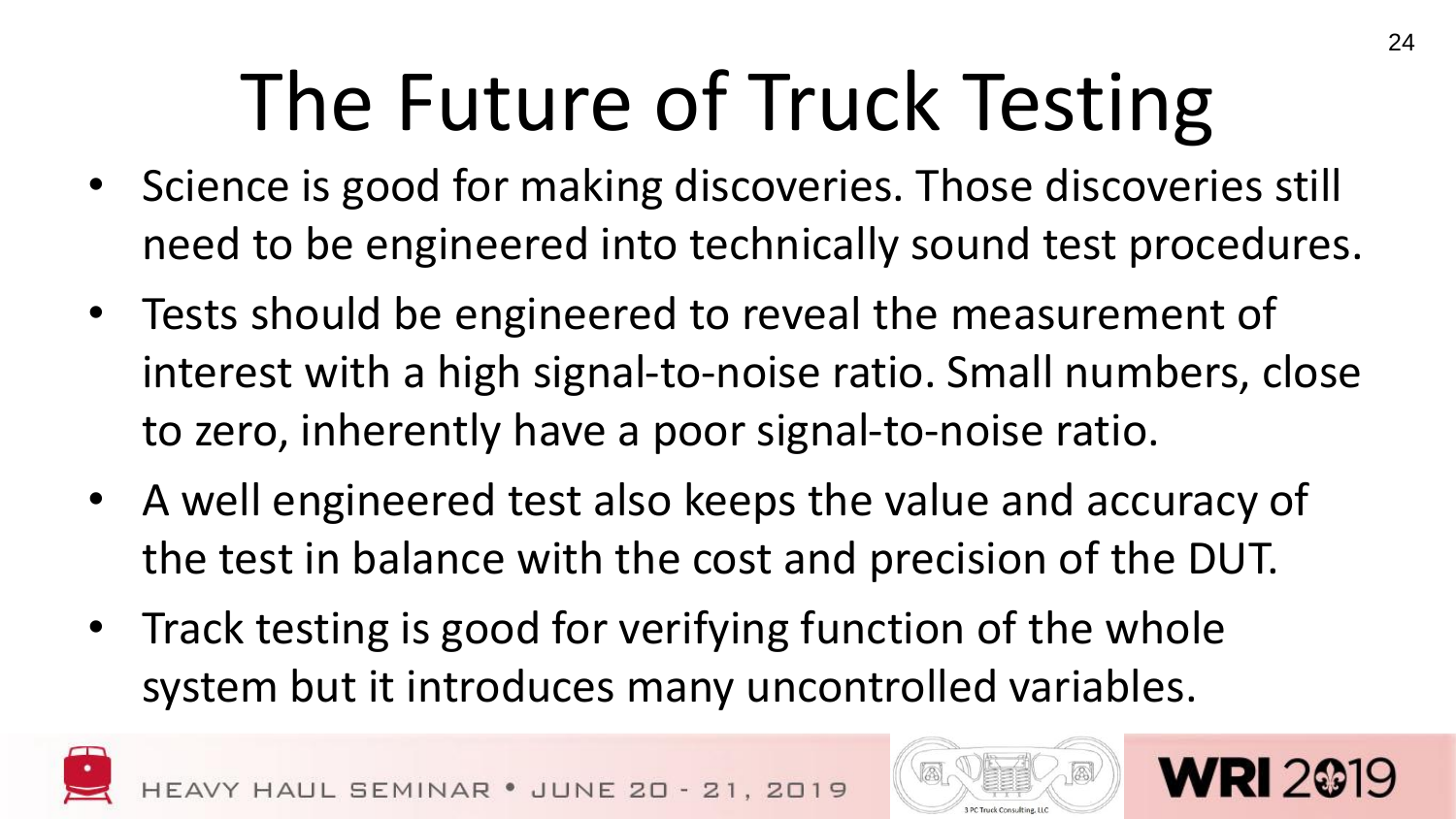# The Future of WRI

- The interface of wheelsets and track are very important to railroading
- Today, car owners own the wheels, RRs own the track.
- This creates a natural tension for interchange rules on wheels





25

**RI 2619**